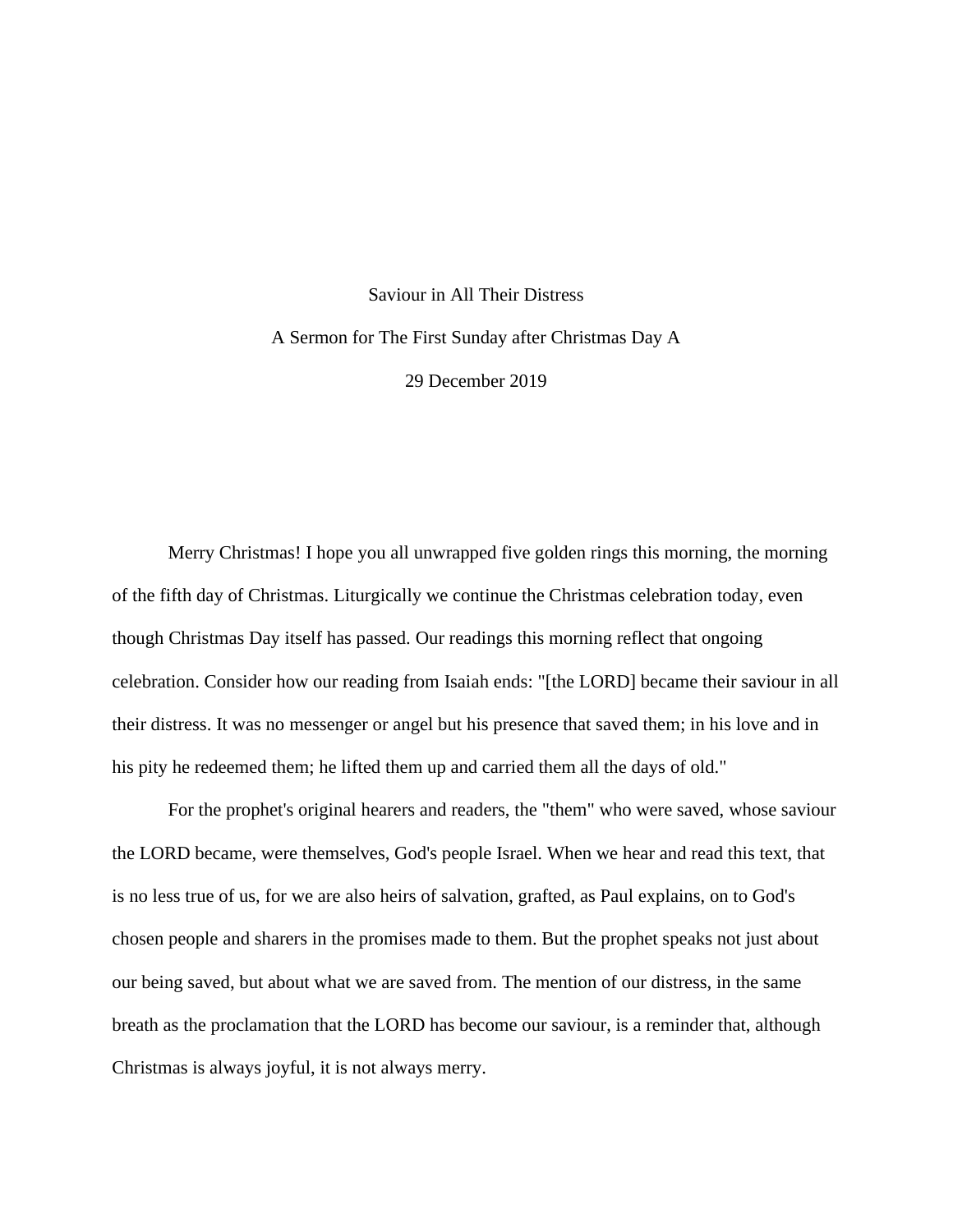We can experience joy even in times of great distress. I think we have all experienced that combination at some time - it is part of being human, and in particular, part of growing up. In any case, the author of this Third Isaiah text, writing in the light of the LORD's saving acts in return of the LORD's people from Exile and restoration of the Temple, saw that the LORD was the people's saviour and that God's very presence was among them.

We have experienced that divine presence among us in the coming of Jesus as Messiah and Son, which we continue to celebrate today. And we experience it even in distress, because the LORD redeemed us in love and pity. This theme carries over into both the readings from the New Testament that we have heard this morning. The epistle speaks of the importance of Jesus' redeeming role as Saviour and High Priest when the unknown author writes, "Therefore he had to become like his brothers and sisters in every respect, so that he might be a merciful and faithful high priest in the service of God, to make a sacrifice of atonement for the sins of the people. Because he himself was tested by what he suffered, he is able to help those who are being tested."

The word "suffered" here, like its Greek equivalent in the original, can be used in two senses, to talk about what a person undergoes, whether good or bad (or indifferent!), or to talk about a person's experience of pain or grief. So according to Hebrews, Jesus was tested by everything he experienced, not just by his suffering at the end of his life. He is like us because he has experienced life as a human being; he understands the human experience. And that makes him able to be a high priest for us, the one who makes sacrifice for sin on behalf of the people. He can help us because of the mystery of the Incarnation which we celebrate in this Christmas season, because of who and what he is, a human being just like us, as well as the Son of God.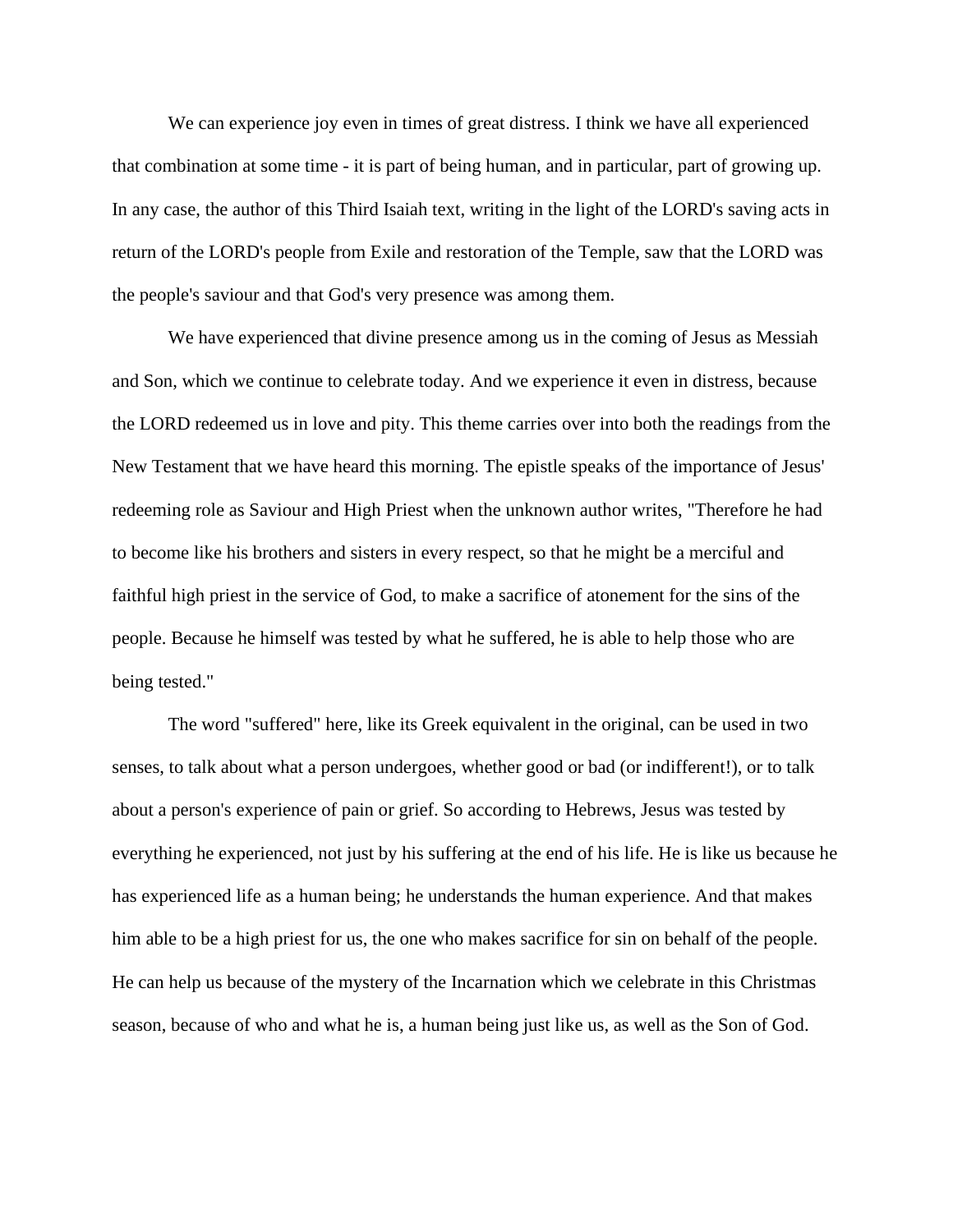In the Gospel, we find Jesus and his parents plunged into the uncertainty of that human condition in a big way. The Magi had set off Herod's suspicious mind - which doesn't seem to have been hard to do - and had to return home a different way, to avoid Herod's capital city. An angel tells Joseph and Mary to flee to Egypt to get away from whatever Herod may have planned to do to rid himself of this child "born king of the Jews". Curiously enough Matthew doesn't record anything about the trip from Bethlehem down to Gaza, the closest part of Roman Egypt to Judaea, or the life that Jesus and his parents lived there, or even how old he was when they left or when they returned.

Those are all things *we'd* like to know. Instead Matthew concentrated on what happened to the rest of the people of Bethlehem. Herod's soldiers were sent to round up all the children two years old and under and kill them. Apparently Herod believed, based on what the Magi had told him, that the royal baby could have been born as much as two years earlier. So the youngest children of Bethlehem were killed - through no fault of their own or their families - because the king of Judaea was a paranoid autocrat who thought everyone, including his own family, were out to get him. Almost every family in the village must have been affected. Matthew can find no words to describe this tragedy except those he found in the text of Jeremiah which he believed prophesied it: "A voice was heard in Ramah, wailing and loud lamentation, Rachel weeping for her children; she refused to be consoled, because they are no more."

Here in miniature, in the life of one little village in one province of the Roman Empire, is all our distress. Here the worst of the human condition is on display and we are asked to contemplate it now, in the midst of our Christmas joy. Why? Where are God's love and pity in this? How can we reconcile the two sides of the story, terrible pain and grief on the one hand and overpowering joy on the other?